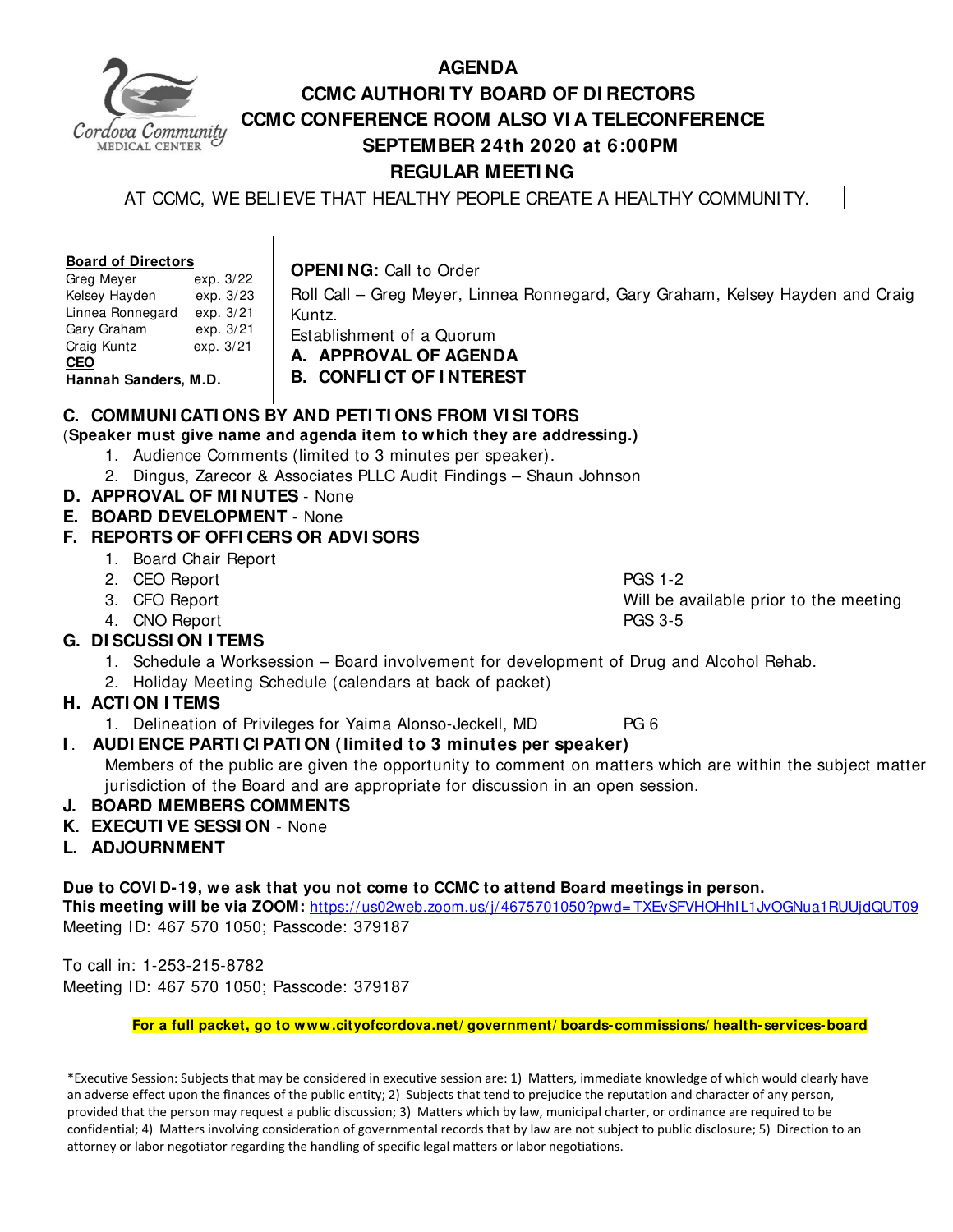# **CEO Report Board Meeting September 2020**

## **Changes to healthcare delivery and funding**

Covid has brought rapid and unprecedented change to healthcare delivery. Telemedicine is growing in very innovative ways. Patient monitoring, analytics and communication continue to rapidly evolve. In many areas across the country and here in Cordova, telehealth visits prevented a gap in coverage and made appointments rapidly accessible to many. It is very likely that the changes in tele healthcare delivery will continue to evolve, and continue to be a covered service. CCMC is continuing to monitor advances in healthcare delivery and adapt to changes.

CMS has issued guidance to states to adopt value based care strategies. The state of Alaska is currently restructuring payment for Medicaid participating skilled nursing facilities to a case mix based payment methodology. At this time, all Medicaid participating skilled nursing facilities, including tribally owned and operated SNFs and those skilled nursing facilities co-located with Critical Access Hospitals are under consideration for inclusion. The intent from the state is to structure payment for quality not quantity of care. We are closely monitoring these changes to evaluate potential impacts to our facility.

## **Services**:

LTC: We continue to monitor pandemic risk and regulatory guidance to ensure LTC resident safety.

ER/ Hospital: Continued operations stable. Staff training and updating of equipment continues and is going well.

Clinic: Visit volumes are returning to baseline for this time of year. We will continue to offer both in clinic and tele-visits for new and established patients.

Sound Alternatives: We continue to have in person and tele-services.

# **Quality**:

CCMC has continuous quality improvement per our quality plan. We are actively working on our strategic plan. The pandemic has brought awareness to the need for senior services and a robust drug and alcohol rehabilitation services. Recent staff surveys also demonstrated support for developing these programs. We look forward to engaging with board members and the community to develop a more robust program for drug and alcohol rehabilitation.

#### **Staffing**

CCMC is excited to welcome **Dr. Paul Gloe** and his family to our community and our facility. He is an incredible physician and we are proud to have his expertise at our facility and in Cordova.

**Dawn Hendrix** has joined our nursing staff and brings years of ER and hospital nursing experience to our facility.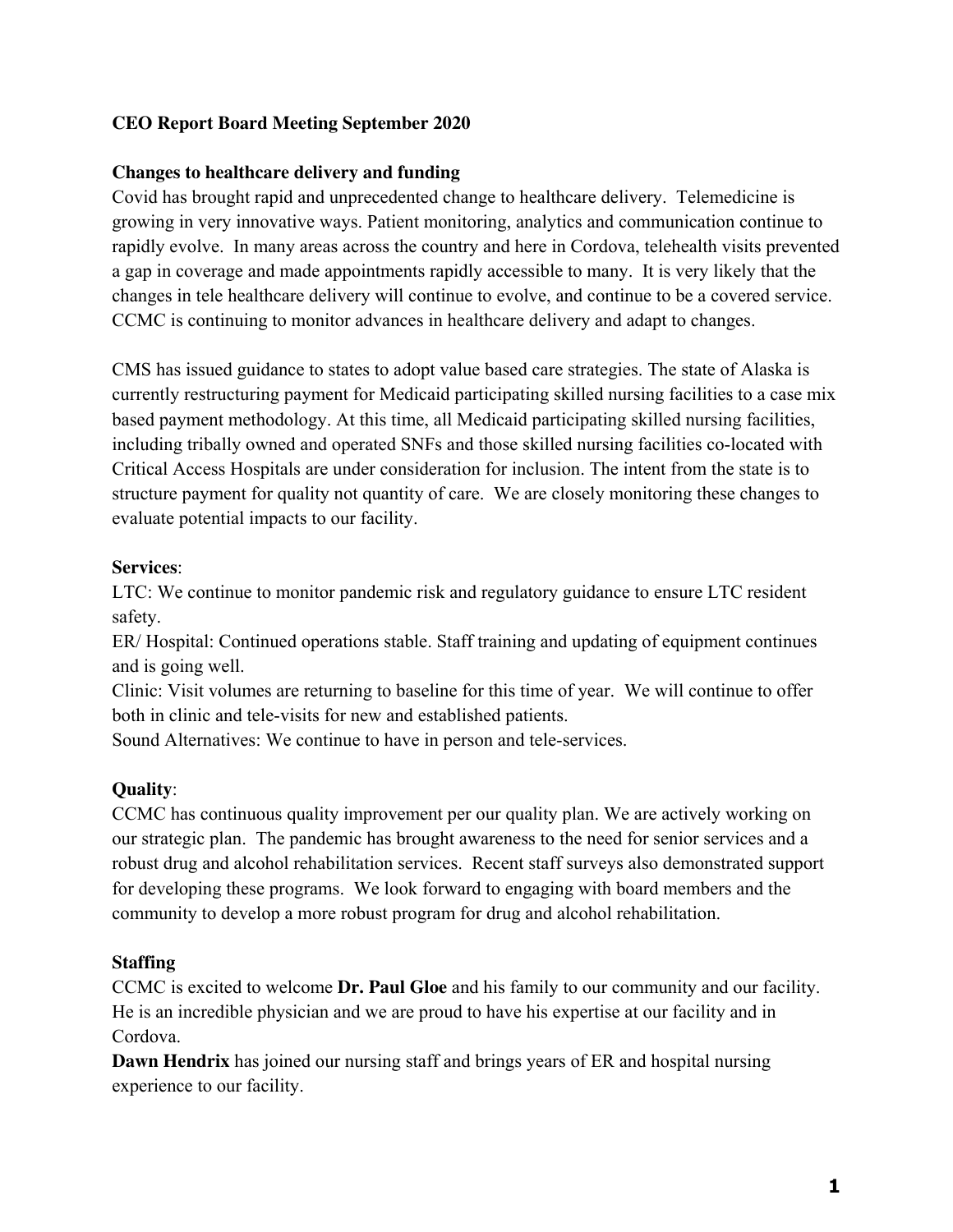**Kate Stone** has recently joined our team at CCMC as a patient account representative. We are happy to have her support and willingness to help navigate our insurance verification registration issues.

# **CCMC Covid Response:**

Our house keeping staff, Nona Acoba, Josie Almogela, Teresa Felix, Neti Tolette and Flora Velasco have all stepped up and into the challenge of maintaining our infection control in our facility. They have increased disinfecting surfaces and cleaning in all areas of our facility and we really appreciate their hard work.

# **CCMC Covid Capital Improvement Update:**

- 2 Zoll Ventilators and 3 Zoll defibrillators have been received and put into service.
- 8 IV "smart" Infusion Pumps -The price did not change from approval.
- 12 Hospital Beds have been received and put into use. Final cost was \$59,674. This is \$10,325 below the approved amount.
- Central Monitoring System: We received a grant from the Alaska Community Foundation for \$100,000 toward replacing our monitoring system. The Total Cost of the system is \$178,179. The board approved CCMC to spend \$136,000 on this item. Net cost to our facility will be \$78,179 with a project completion estimate by November.
- Nurse Call System: pending
- Telephone System Upgrade: ordered pending arrival and installation target date end of September
- HVAC system pending

Facility Capital Maintenance Projects:

- Leak Repair in exterior walls project is in process.
- UST RFP is in process, proposals received, will get quotes and move forward from there.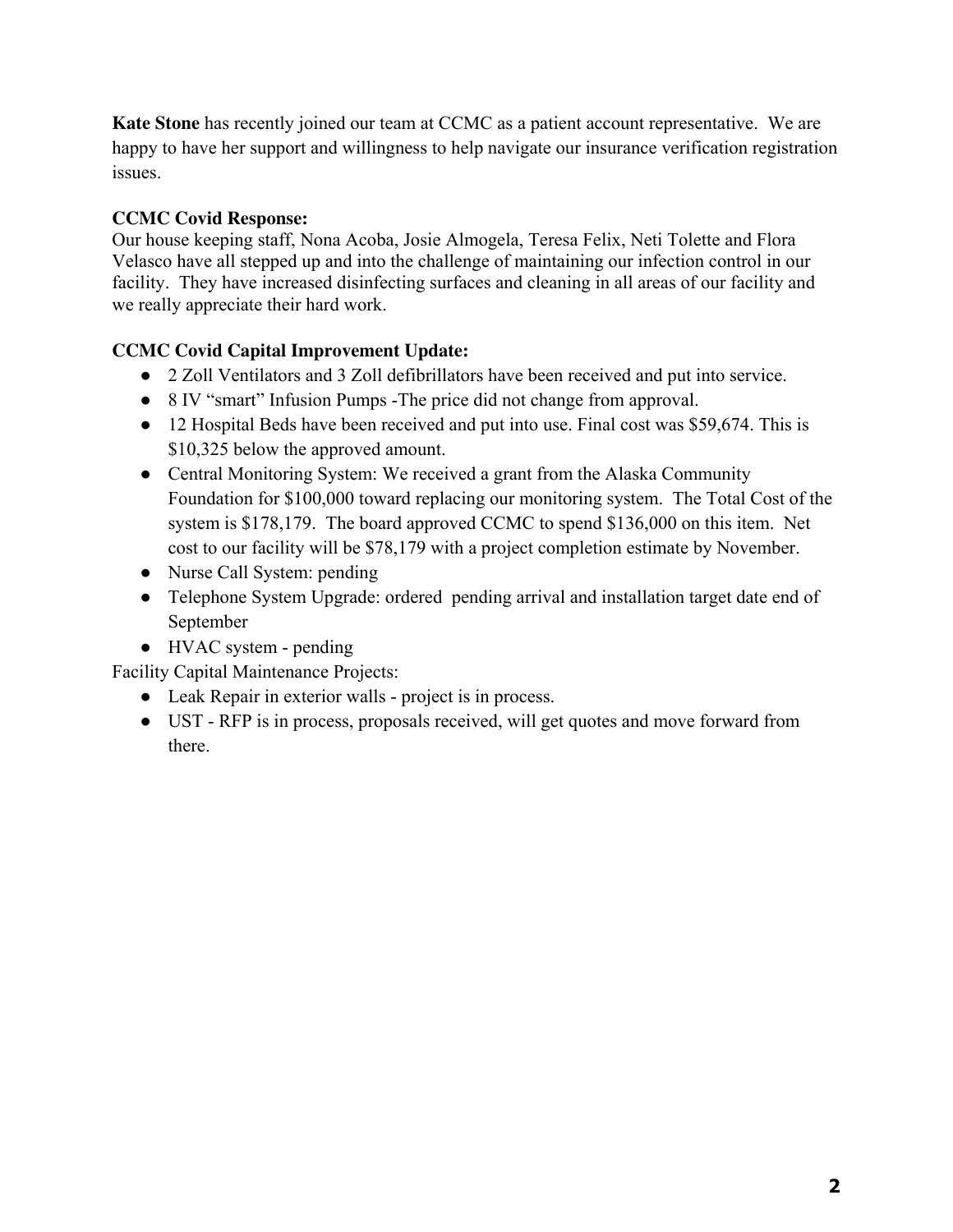To: CCMC Authority Board of Directors From: Kelly Kedzierski, RN RE: September 2020 Nursing Update

- Staffing:
	- We have 5 permanent nursing staff and 4 traveler nurses.
	- We had a slight delay due to COVID-19 but we are still hoping to be able to get the C.N.A. class participants some clinical hours so they are ready to take their board exam.
- Census:
	- LTC census is 10. Currently, we have 0 swing beds occupied.
- The ongoing challenges:
	- One of the biggest challenges as of now is visitation for the LTC residents and their families. We will continue to follow the CMS guidelines on this. We are balancing safety with connection and making every effort to keep families connected. We continue taking the residents out for rides for visits with loved ones. The residents enjoy seeing their loved ones through the window of the van, as well as through Zoom meetings, Face time calls, and hearing their loved ones voices through regular phone calls as well.
	- We have two patient observers on the LTC side which has been going great to help with safety.

Kelly Kedzierski, RN

CNO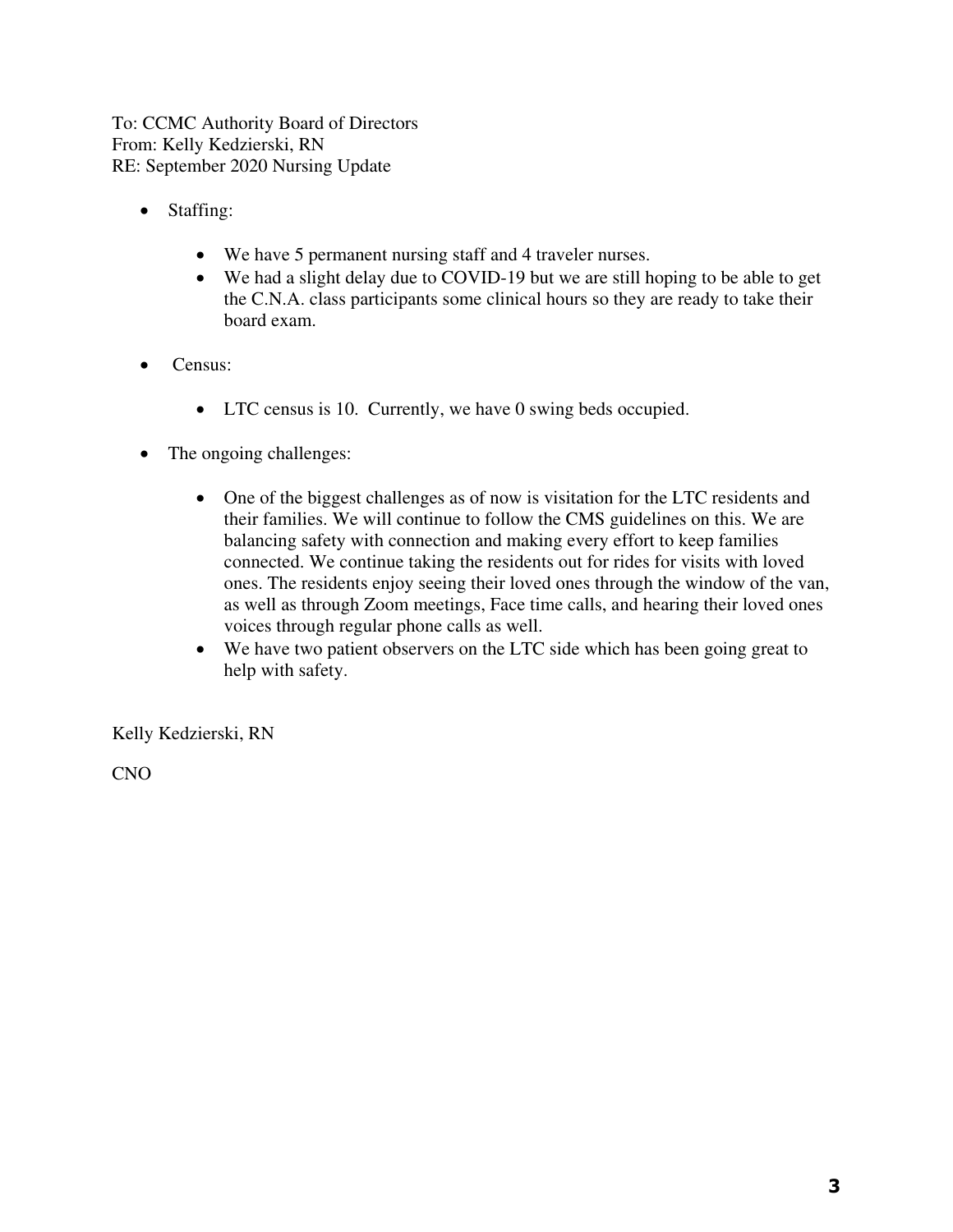To: CCMC Authority Board of Directors From: Kelly Kedzierski, RN RE: September 2020 Quality Improvement Report

# **Quality Improvement**

The CCMC team is continuously and consistently working hard to build a healthcare system that focuses on keeping our community healthy, provides appropriate and timely access to excellent healthcare, and provides the right care, at the right time, in the right place, all the while promoting focused improvement.

The last Quality meeting was held on August 26th, 2020 where we discussed:

- Working on Process Improvement Projects in each department.
- Environmental services personnel are actively and aggressively cleaning floors, walls, door handles, and all high touch surface areas throughout the entire building.
- We continue to triage people in the ambulance bay and continue to do our testing in the ambulance bay as well.
- Being Survey Ready
- Environmental Care rounds ongoing

Our next Quality meeting will be held in November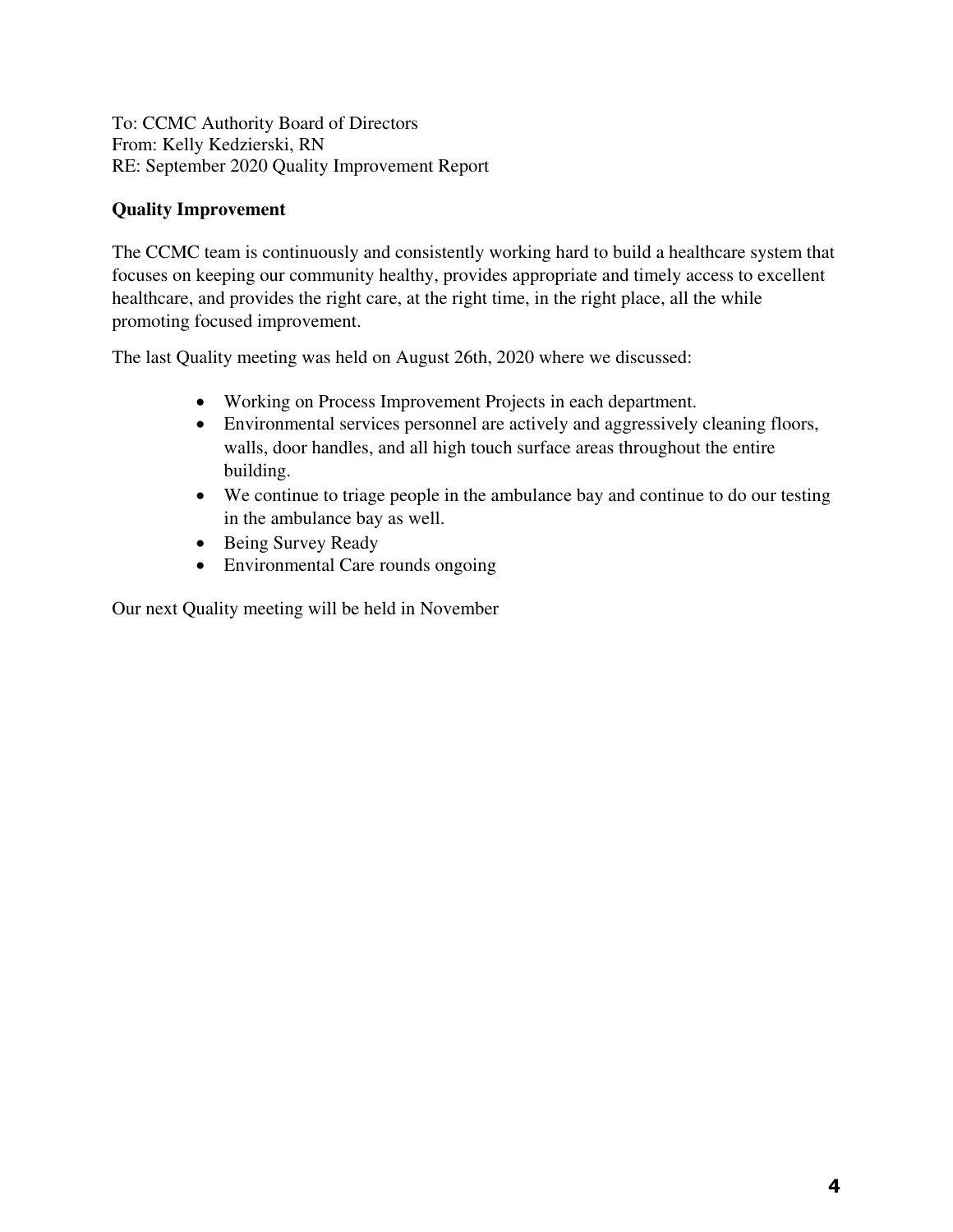To: CCMC Authority Board of Directors From: Kelly Kedzierski, RN RE: September 2020 Infection Prevention

#### **Infection Control**

CCMC has been conducting testing for the community to stop or at least slow the spread of Covid-19. Our nursing staff, our lab staff and all of our staff are dedicated and working hard for the safety of the community.

We continue to be dedicated to the health and safety of the community. With that being said flu season is upon us. We will work had to keep the community safe by offering influenza vaccines.

Our last meeting was on July 22<sup>nd</sup>, 2020. Our next meeting will be on October 07, 2020.

## **Fun Facts: According to the CDC**

#### *Will there be flu along with COVID-19 in the fall and winter?*

While it's not possible to say with certainty what will happen in the fall and winter, CDC believes it's likely that flu viruses and the virus that causes COVID-19 will both be spreading. In this context, getting a flu vaccine will be more important than ever. CDC recommends that all people 6 months and older get a yearly flu vaccine.

#### *Can I have flu and COVID-19 at the same time?*

Yes. It is possible to have flu (as well as other respiratory illnesses) and COVID-19 at the same time. Experts are still studying how common this can be.

#### *Will a flu vaccine protect me against COVID-19?*

Getting a flu vaccine will **NOT** protect against COVID-19, however flu vaccination has many other important benefits. Flu vaccines have been shown to reduce the risk of flu illness, hospitalization and death. Getting a flu vaccine this fall will be more important than ever, not only to reduce your risk from flu but also to help conserve potentially scarce health care resources.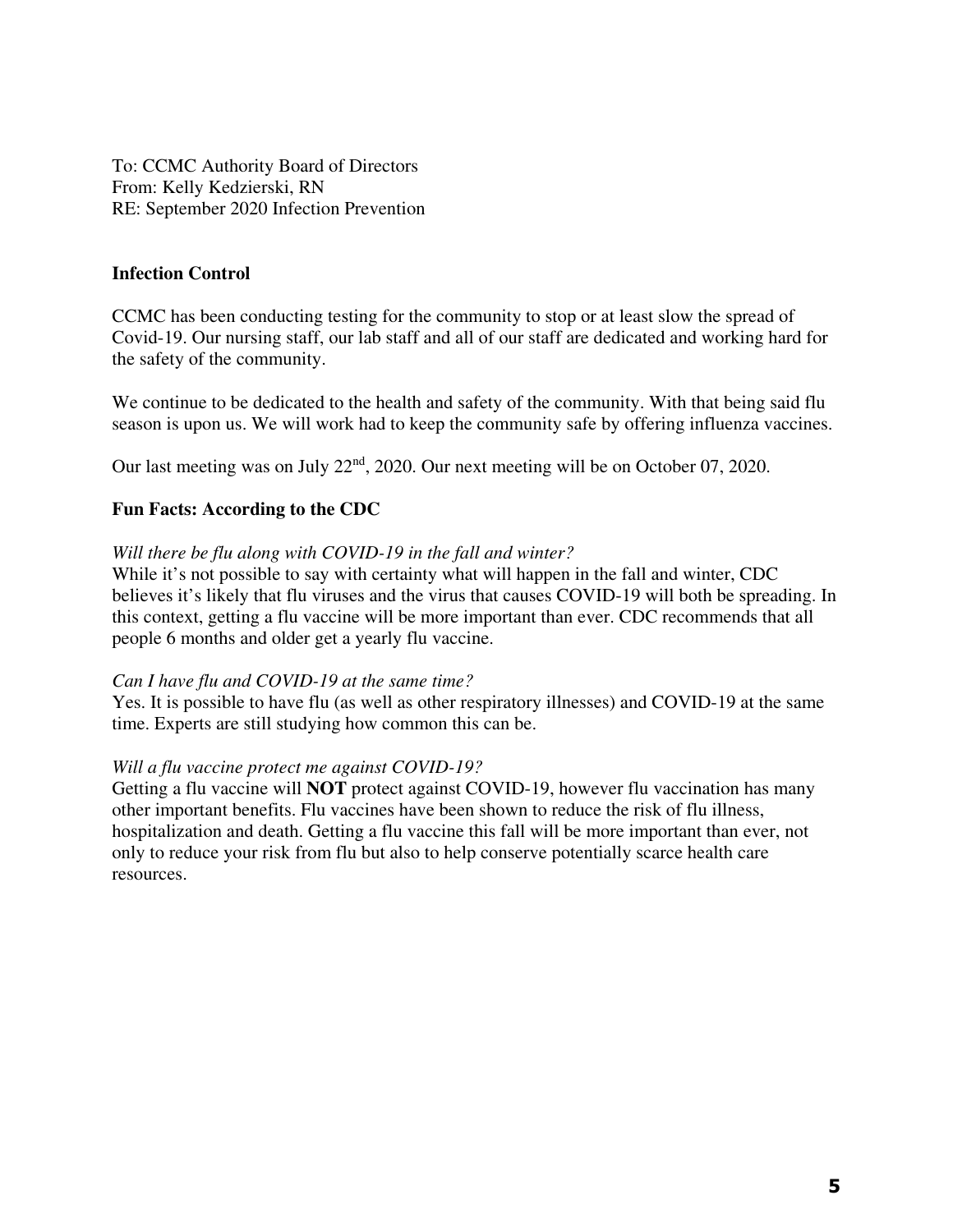

# Memorandum

To: CCMC Authority Board of Directors From: Hannah Sanders, MD CCMC CEO Subject: Approval of Delineation of Privileges for Yaima Alonso-Jeckell, MD Date: 09/20/2020

**Suggested Motion:** "I move that the CCMC Authority Board of Directors approve the Delineation of Privileges for Yaima Alonso-Jeckell, MD as presented."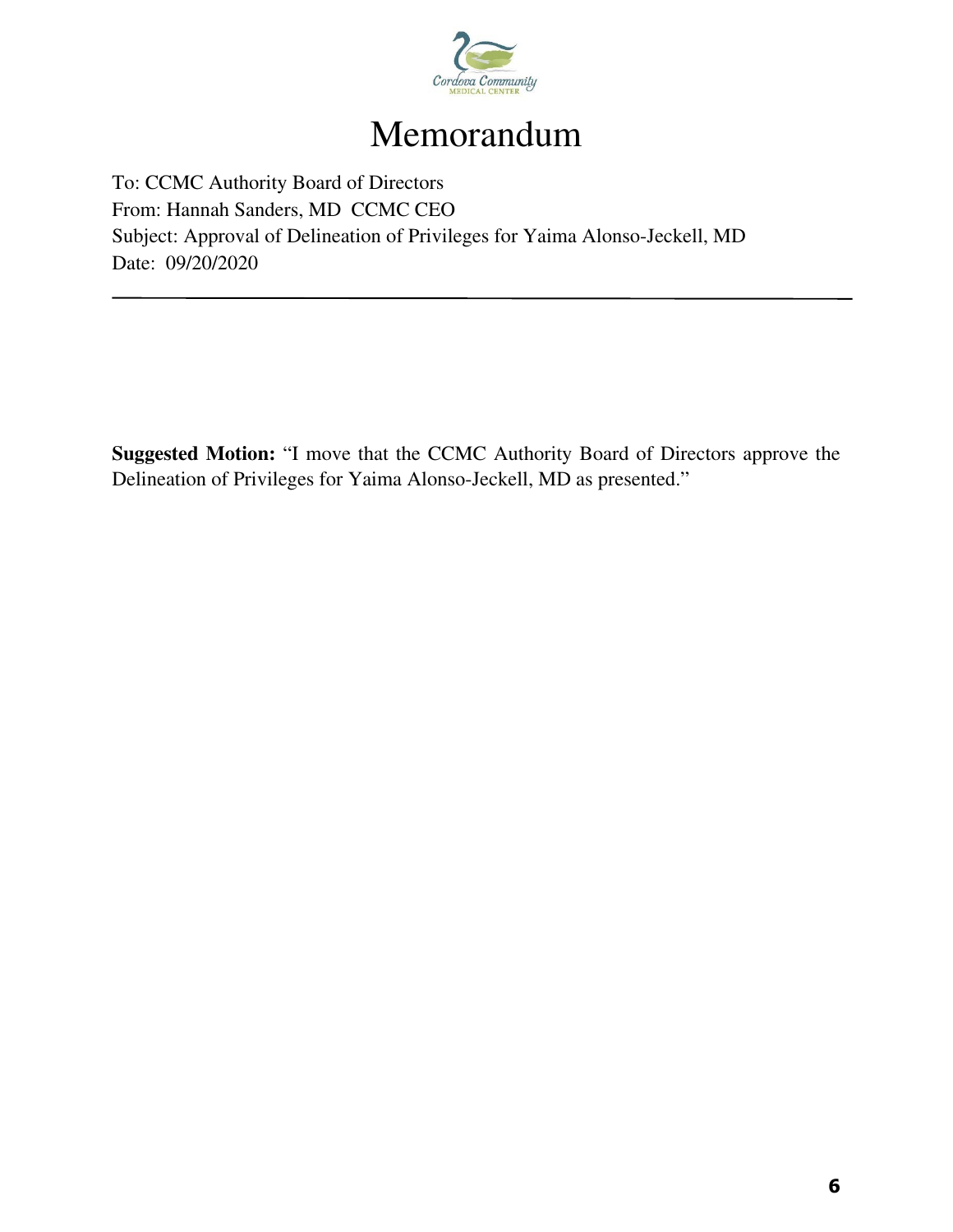| November 2020<br>◀ October<br>December ▶ |            |                                             |                 |                 |                 |                 |  |
|------------------------------------------|------------|---------------------------------------------|-----------------|-----------------|-----------------|-----------------|--|
| Sun                                      | <b>Mon</b> | <b>Tue</b>                                  | Wed             | <b>Thu</b>      | Fri             | <b>Sat</b>      |  |
| ł1                                       | 2          | 3                                           | 4               | 5               | 6               | 17              |  |
| $\overline{\mathbf{8}}$                  | 9          | $\overline{10}$                             | $\overline{11}$ | $\overline{12}$ | $\overline{13}$ | $\overline{14}$ |  |
| $\overline{15}$                          | 16         | $\overline{17}$                             | 18              | $\overline{19}$ | $\overline{20}$ | $\overline{21}$ |  |
| $\overline{22}$                          | 23         | $\overline{24}$                             | $\overline{25}$ | 26 Thanksgiving | 27 Holiday Off  | 28              |  |
| 29                                       | 30         | Choose alternate date for the Board Meeting |                 |                 |                 |                 |  |